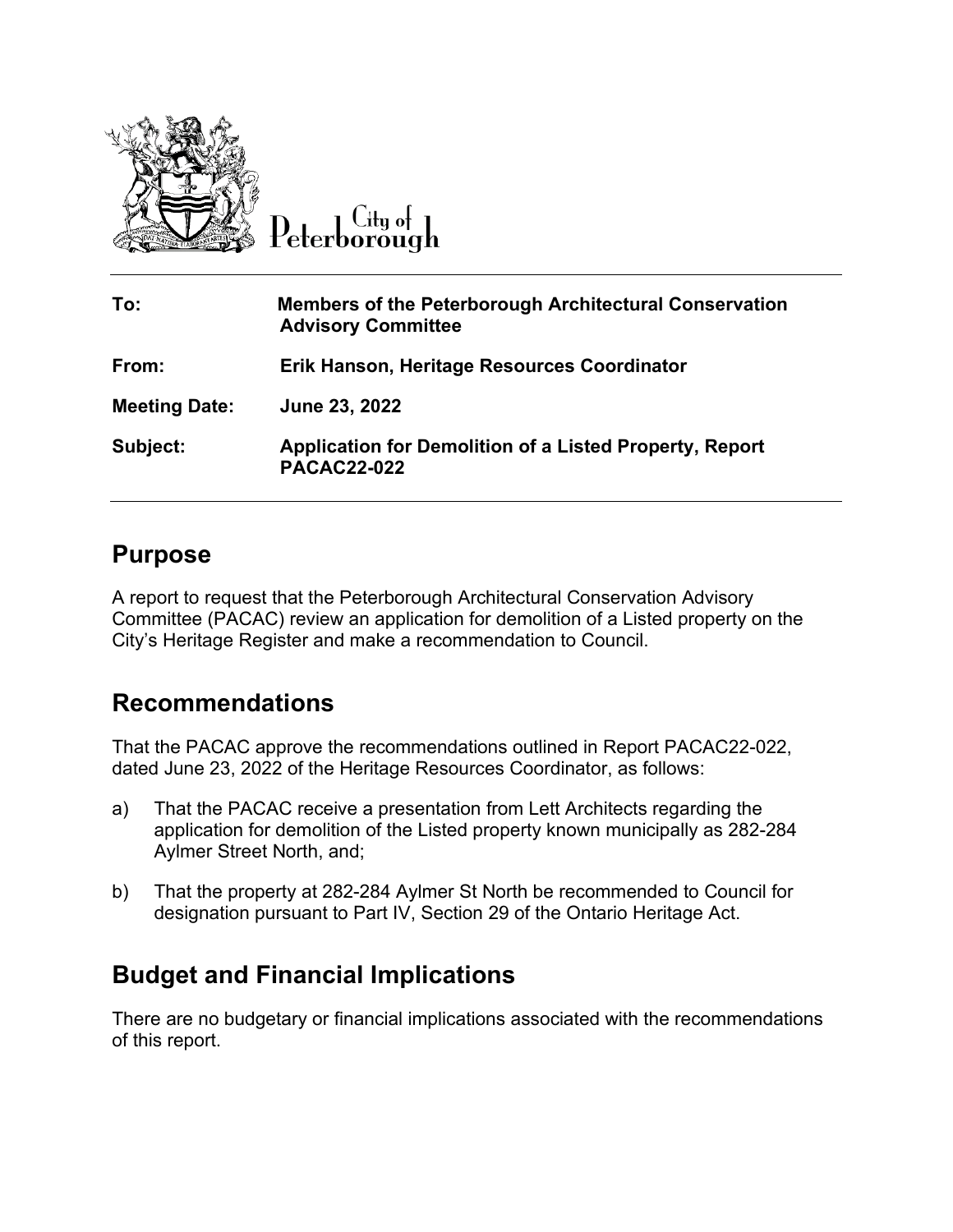# **Background**

The property located at 282-284 Aylmer St, known commonly as the Montreal House (Now Dr. J's) is a Listed property on the City's Heritage Register. Constructed in the 1850s it was a 19<sup>th</sup> and early 20<sup>th</sup> century social gathering place and residence for French Canadian lumbermen working the forests north of Peterborough. It is an early hotel in Peterborough and a local landmark.

The Montreal House is a representative example of the Gothic Revival style used in a commercial setting and notable for its symmetry and central gable. The property has direct cultural heritage associations with the burgeoning railway development and as a longstanding tavern catering to the influx of French Canadian lumbermen coming to Peterborough to work the forests in the north Kawarthas. The building is one of the few remaining hotels of the period that provided semi-permanent residence for the local workforce. The Montreal House is significant for being one of the only local hotels that accommodated shantymen (lumberjacks) and under ownership of a French Canadian, Joseph Brault, it became a local gathering place for French and French-Canadian visitors and workers. By the  $20<sup>th</sup>$  century the Montreal House was under ownership of an English Canadian and the residents broadened to include workers in the major industries like CGE that had arrived in the city. Over time the establishment became a men's only drinking establishment. By the late 20<sup>th</sup> century, the Montreal House was known as a venue for emerging bands. Now catering to both men and women, the tavern hosted numerous acts that have found local and national renown. Currently the building is Dr. J's, a successful smokehouse restaurant.

Initial plans for the project sought to maintain the existing structure or reconstruct it as part of the new development; however, the developer believes that meeting the many regulatory demands including avoiding the floodplain of Jackson Creek and achieving urban design considerations for the Urban Park, makes preserving the Montreal House untenable. The owner of the property has, in accordance with the requirements of the Ontario Heritage Act (OHA), made notice to the City that he will seek a demolition permit for the property in preparation for the construction of the new development. The OHA also requires that the Council of a Municipality consult with its heritage committee regarding the matter prior to deciding whether to remove the property from the Register and allow demolition. The Council has 60 days to decide to either remove the property from the Register or signal its Intention to Designate which has the effect of voiding all permits and precludes demolition. A 30 day period follows during which an owner may object to the proposed designation. This appeal is heard by the Ontario Land Tribunal and its decision is binding on the City.

Time has become of the essence for this project as its proposed affordable housing component is subject to a federal funding deadline. As a result, the Heritage Impact Assessment that would normally be provided to the committee cannot be completed in time. In lieu of an HIA, staff has reviewed the property against the criteria for determining heritage significance under Regulation 9/06 of the OHA and believe the property to be worthy of designation. If the committee adopts the recommendation to